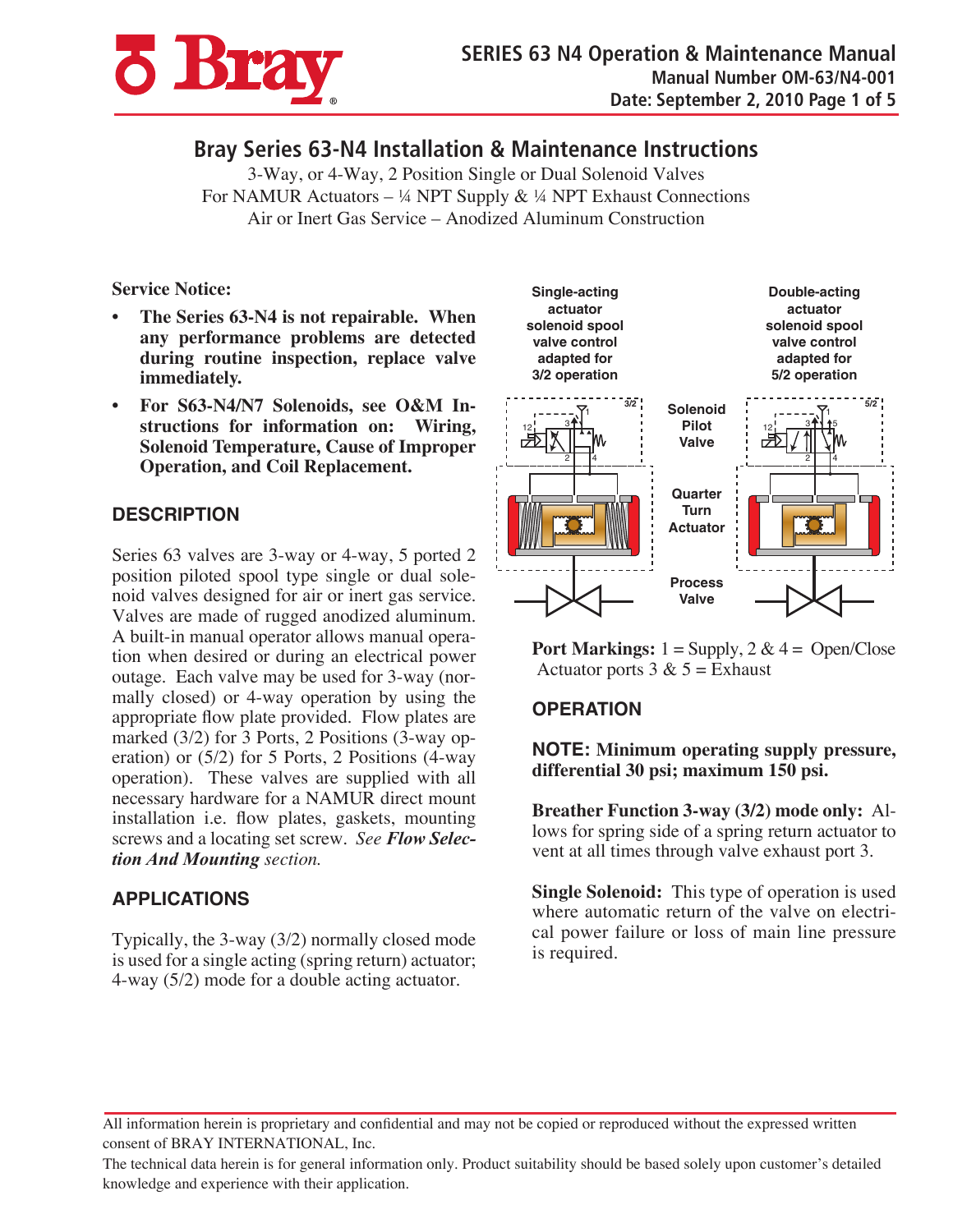

#### **3-Way Normally Closed Single Solenoid Operation**

- Solenoid De-energized: Flow is from port 2 to port 3. Port 4 is open to exhaust port 3 (breather function); pressure port 1 is closed. Slight pilot exhaust is also apparent. Port 5 is not used.
- Solenoid Energized: Flow is from pressure port 1 to port 2. Port 4 is open to exhaust port 3 (breather function); pilot exhaust is closed.

#### **3-Way Single Solenoid (3/2)**

| Solenoid De-energized Solenoid Energized |              |
|------------------------------------------|--------------|
| Pilot<br>Exh.<br>г,                      | Pilot<br>Exh |

#### **4-Way Single Solenoid Operation**

- **Solenoid De-energized:** Flow is from pressure port 1 to port 4 and from port 2 to port 3. Port 5 is closed. Slight pilot exhaust is also apparent.
- **Solenoid Energized:** Flow is from pressure port 1 to port 2 and from port 4 to port 5. Port 3 and pilot exhaust are closed.

# **4-Way Single Solenoid (5/2)**



**Dual Solenoids:** Solenoid may be energized momentarily or continuously depending upon application. Dual solenoid valves are used where equipment must not change position when electrical power fails. Valve operates when one solenoid is energized and returns when the other solenoid is energized.



Do not energize solenoids A and B simultaneously, as this will cause valve to malfunction.

**NOTE: Minimum on time for each solenoid is 0.3 seconds.**

#### **3-Way Normally Closed Dual Solenoid Operation**

- **Solenoid A Last Energized:** Flow is from pressure port 1 to port 2. Port 4 is open to exhaust port 3 (breather function). Slight pilot exhaust is apparent when solenoid A is deenergized. Port 5 is not used.
- **Solenoid B Last Energized:** Flow is from pressure 2 to port 3. Port 4 is open to exhaust 3 (breather function); pressure port 1 is closed. Slight pilot exhaust is apparent when solenoid B is de-energized.

# **3-Way Dual Solenoid (3/2)**

| Solenoid "A"                                                          | Solenoid "B"       |
|-----------------------------------------------------------------------|--------------------|
| Last Energized                                                        | Last Energized     |
| Pilot Pilot<br>Exh. Exh.<br>Pilot<br>$\overline{2}$<br>Exh.<br>в<br>Α | Pilot<br>Fxh<br>-5 |

All information herein is proprietary and confidential and may not be copied or reproduced without the expressed written consent of BRAY INTERNATIONAL, Inc.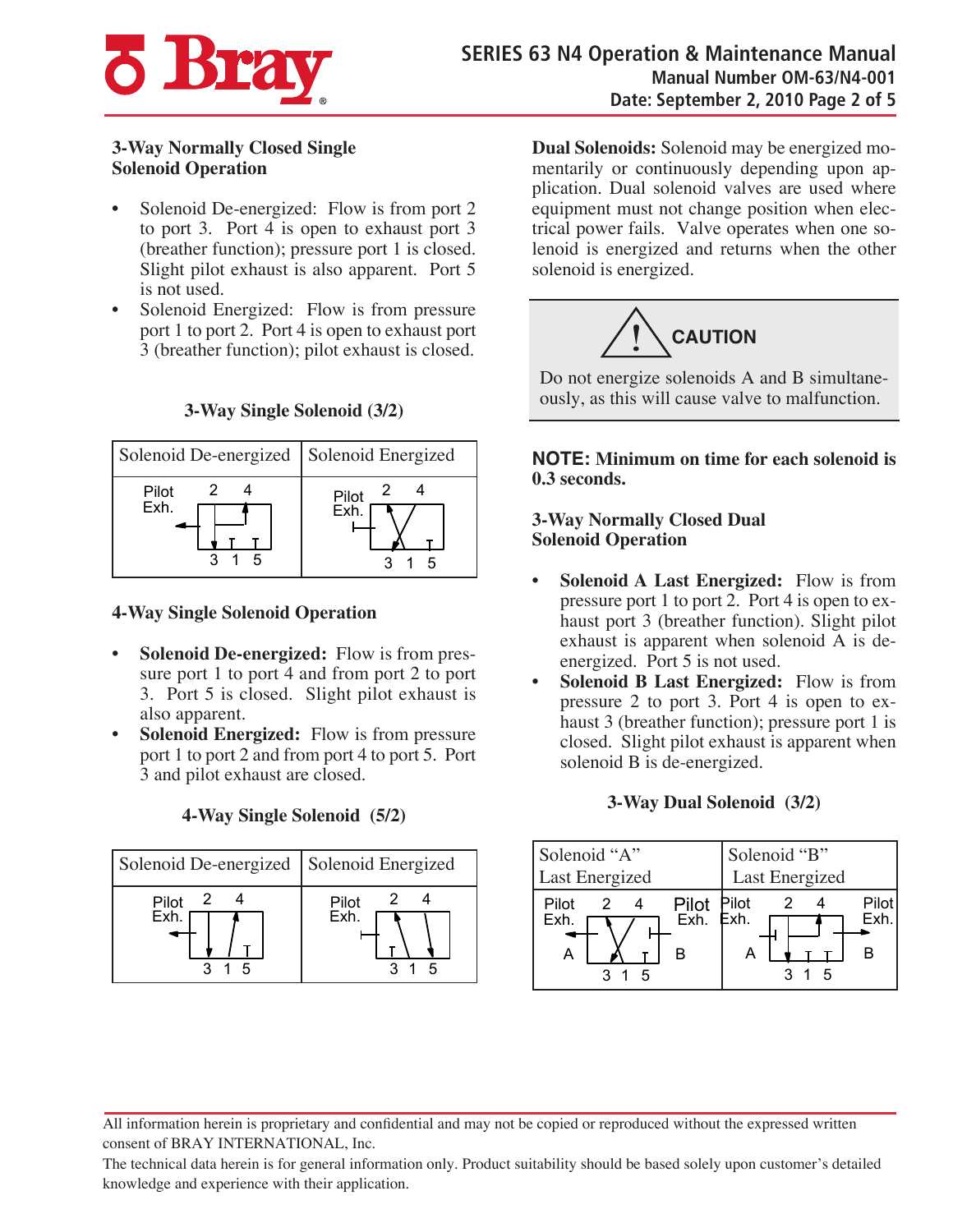

## **4-Way Dual Solenoid Operation**

- **Solenoid A Last Energized:** Flow is from pressure port 1 to port 2 and from port 4 to port 5. Port 3 is closed. Slight pilot exhaust apparent when solenoid A is de-energized.
- **Solenoid B Last Energized:** Flow is from pressure port 1 to port 4 and from port 2 to port 3. Port 5 is closed. Slight pilot exhaust apparent when solenoid B is de-energized.

| Solenoid "A"                                   | Solenoid "B"   |
|------------------------------------------------|----------------|
| Last Energized                                 | Last Energized |
| Pilot Pilot<br>Exh. Exh.<br>Pilot<br>Exh.<br>в | Pilot<br>Exh   |

## **4-Way Dual Solenoid (5/2)**

# **Manual Operator (See Figure 1)**

Manual operator provides manual operation when desired or during an electrical power outage. To engage manual operator, rotate screw clockwise as far as possible to "1". Valve will now be in the same position as when the solenoid is energized. To disengage manual operator, rotate screw counterclockwise as far as possible to "0".



To prevent malfunction be sure to turn screw counterclockwise to "0" before operating valve electrically.

Clockwise To Engage



Figure 1. Manual Operator (partial view)

#### **Installation**



Check nameplate for correct catalog number, pressure, voltage, frequency, and service. Never apply incompatible medium or exceed pressure rating of the valve. Installation and valve maintenance to be performed by qualified personnel.

#### **Future Service Considerations**

Provision should be made for performing seat leakage, external leakage, and operational tests on the valve with a nonhazardous, noncombustible fluid.

**NOTE: For temperatures below 32°F (0°C) moisture-free air must be used.**

## *Positioning*

Valve may be mounted in any position.

Flow Selection and Mounting *(See Figure 2)* Two flow plates are provided with each valve. Flow plates are marked (3/2) for 3-way or (5/2) for 4-way. See *Figure 2* for proper orientation of flow plate, gaskets, mounting screws and locating set screw. Then proceed as follows:

- 1. If required, install locating set screw using a 2 mm hex key wrench.
- 2. Install Port 2 and Port 4 gaskets and flow gasket on flow plate.
- 3. Position flow plate and solenoid valve on actuator. Then install two socket head cap screws in offset center holes on either side. Hand thread screws a few turns into actuator. Then tighten screws evenly using a 4 mm hex key wrench.

# *Piping*

There is pilot exhaust from the top of the solenoid when the solenoid is de-energized. The pilot exhaust may be connected to the main exhaust if the air or inert gas cannot be exhausted directly to the atmosphere. An exhaust protector is provided in the top of the plugnut/core tube assembly to prevent debris from entering pilot exhaust.

All information herein is proprietary and confidential and may not be copied or reproduced without the expressed written consent of BRAY INTERNATIONAL, Inc.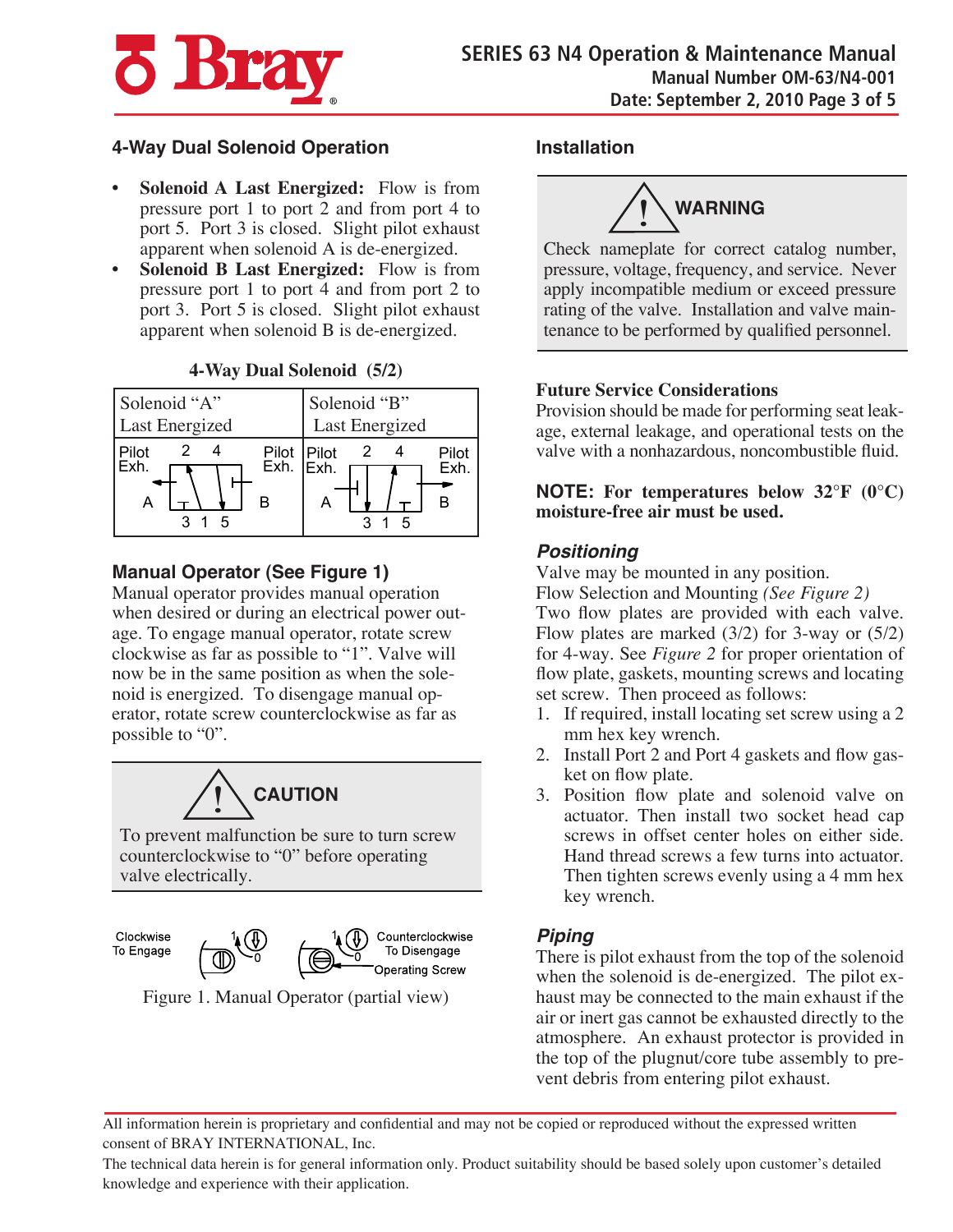

Connect piping or tubing to valve according to markings on valve body. Refer to flow diagrams in *OPERATION* section. Apply pipe compound sparingly to male pipe threads only. If applied to valve threads the compound may enter the valve and cause operational difficulty. Avoid pipe strain by properly supporting and aligning piping. When tightening the pipe, do not use valve or solenoid as a lever. Locate wrenches applied to valve body or piping as close as possible to connection point.



- To avoid damage to the valve body, **DO NOT OVERTIGHTEN PIPE CONNEC-TIONS.** If TEFLON\* tape, paste, spray or similar lubricant is used, use extra care when tightening due to reduced friction.
- To protect the solenoid valve, install a strainer or filter, suitable for the service involved, in the inlet side as close to the valve as possible. Clean periodically depending on service conditions.

\*DuPont's Registered Trademark

**NOTE: The exhaust and/or pressure lines may be restricted to control cylinder speed on 4-way (5/2) mode only.**

## *Wiring*

Wiring must comply with local codes and the National Electrical Code. The open-frame solenoid may be rotated 360°. The open-frame solenoid is provided with ¼ inch spade terminals and a grounding spade terminal connection.

**NOTE: Valves can be converted from alternating current (AC) to direct current (DC), or vice-versa, by changing the coil.**



Temperature of external casing of coil can burn skin.

#### **Solenoid Temperature**

Series 63 valves are supplied with coils designed for continuous duty service. When the solenoid is energized for a long period, the solenoid coil becomes hot and can be touched with the hand only for an instant. This is a safe operating temperature. Any excessive heating will be indicated by the smoke and odor of burning coil insulation.

## **MAINTENANCE**



To prevent the possibility of death, serious injury or property damage, turn off electrical power and depressurize valve before inspecting or servicing the valve.

## **Preventive Maintenance**

- Prepare and follow a routine inspection schedule based on the media, environment, and frequency of use.
- Keep the medium flowing through the valve as free from dirt and foreign material as possible. Depending on medium and service conditions, clean valve strainer or filter as required to keep the valve free of contamination. In the extreme case, contamination will cause faulty valve operation and the valve may fail to shift.
- While in service, the valve should be operated at least once a month to ensure proper operation.

All information herein is proprietary and confidential and may not be copied or reproduced without the expressed written consent of BRAY INTERNATIONAL, Inc.

The technical data herein is for general information only. Product suitability should be based solely upon customer's detailed knowledge and experience with their application.